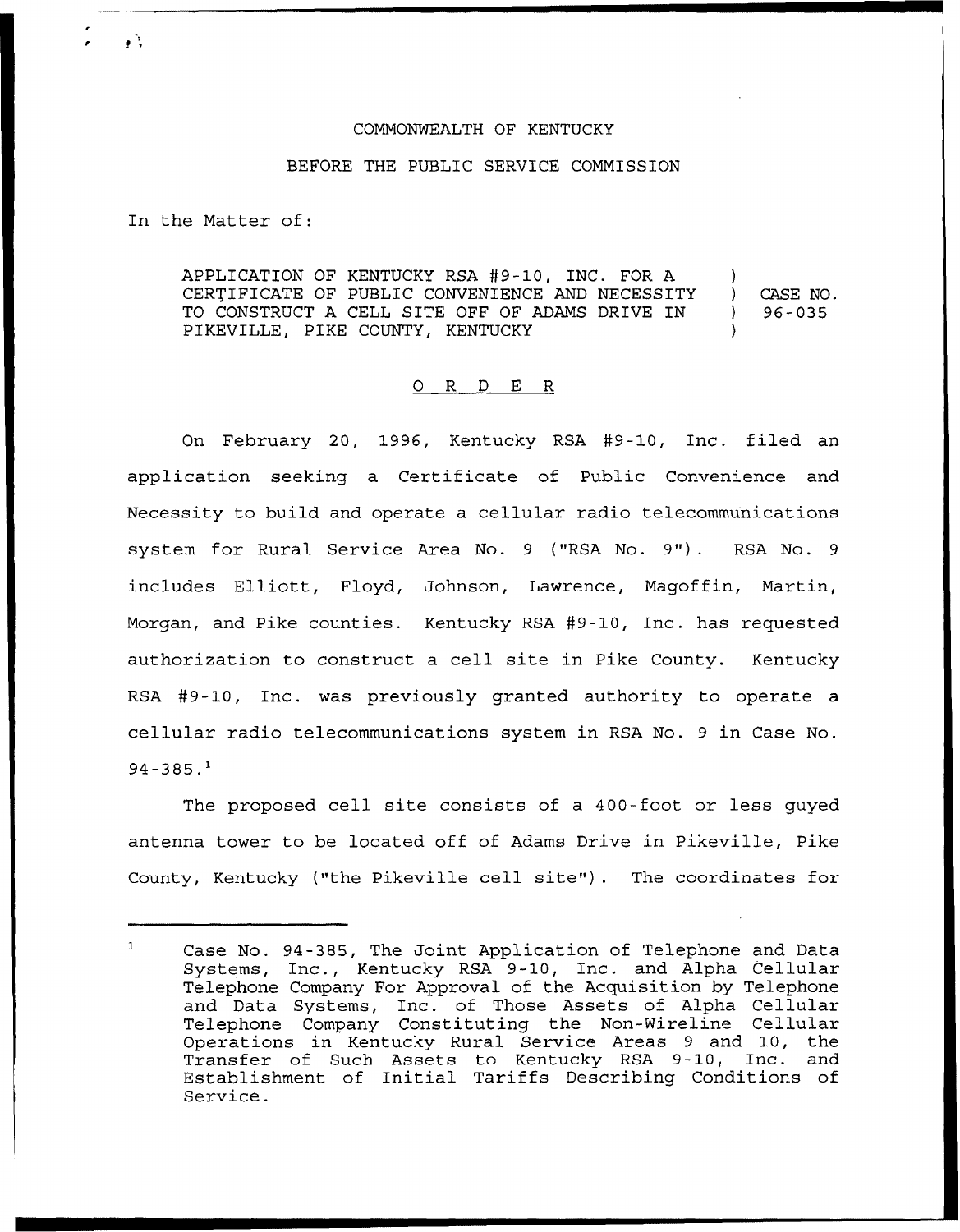the Pikeville cell site are North Latitude 37° 27' 54.9" by West Longitude 82° 32' 52.5".

Kentucky RSA #9-10, Inc. has provided information regarding the structure of the tower, safety measures, and antenna design criteria for the Pikeville cell site. Based upon the application, the design of the tower and foundation appears to meet the criteria of the Building Officials and. Code Administrators International, Inc. National Building Code with reference to earthquakes, winds, and tornadoes.

Pursuant to KRS 100.324(1), the Pikeville cell site's construction is exempt from local zoning ordinances; however, Kentucky RSA #9-10, Inc. notified the Pikeville City Manager of the pending construction. Kentucky RSA 49-10, Inc. has filed applications with the Federal Aviation Administration ("FAA") and the Kentucky Airport Zoning Commission ("KAZC") seeking approval for the construction and operation of the Pikeville cell site. The FAA has approved the Pikeville site, while the KAZC application is pending.

Kentucky RSA 49-10, Inc. has filed notices verifying that each person who owns property or who resides within 500 feet of the Pikeville cell site has been notified of the pending construction. The notice solicited any comments and informed the property owners or residents of their right to intervene. In addition, notice was posted in <sup>a</sup> visible location on the proposed site for at least two weeks after Kentucky RSA #9-10, Inc.'s application was filed. To date, no intervention requests have been received.

 $-2-$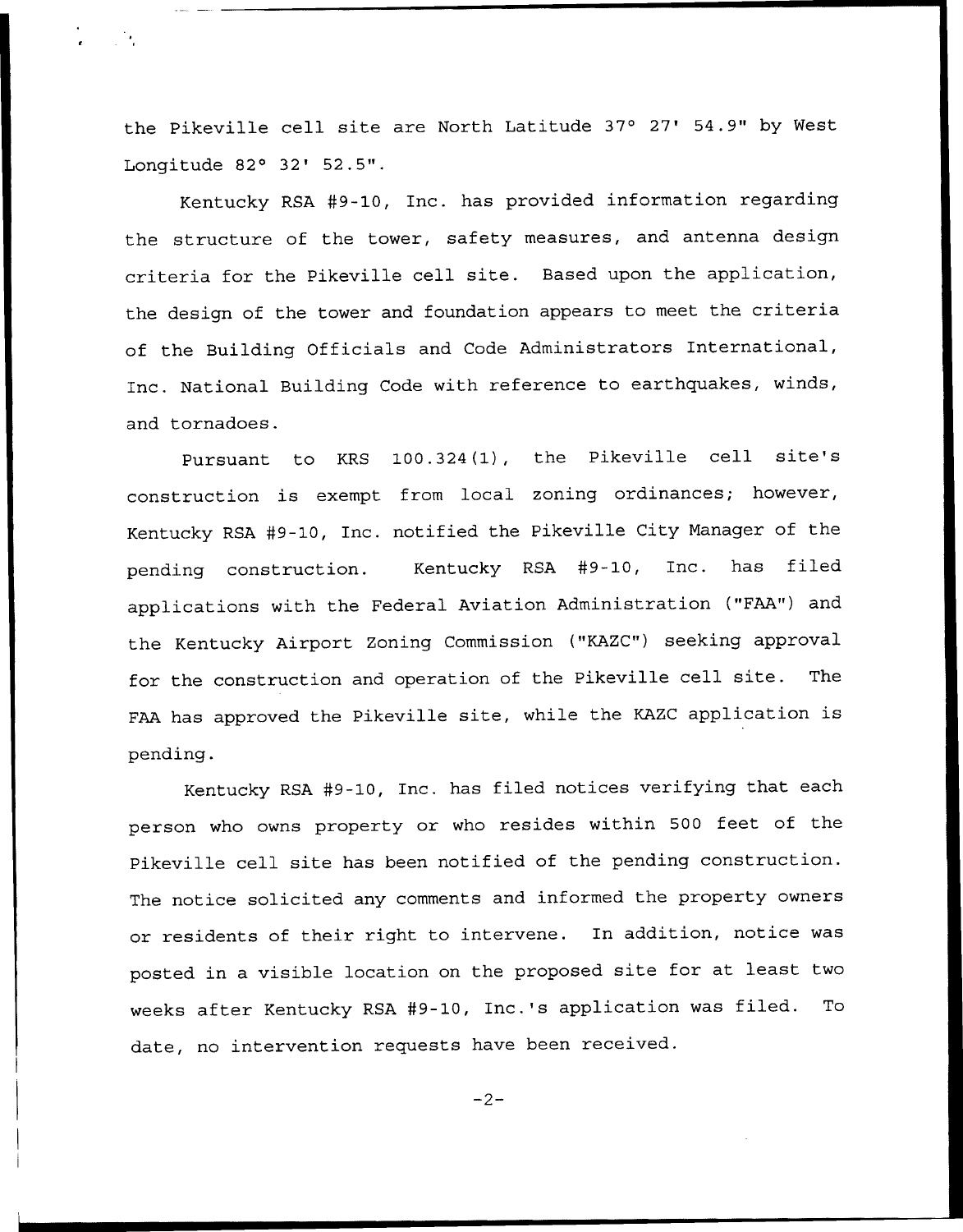Pursuant to KRS 278.280, the Commission is required to determine proper practices to be observed when it finds, upon complaint or on its own motion, that the facilities of any utility subject to its jurisdiction are unreasonable, unsafe, improper, or insufficient. To assist the Commission in its efforts to comply with this mandate, Kentucky RSA 49-10, Inc. should notify the Commission if it does not use this antenna tower to provide cellular radio telecommunications services in the manner set out in its application and this Order. Upon receipt of such notice, the Commission may, on its own motion, institute proceedings to consider the proper practices, including removal of the unused antenna tower, which should be observed by Kentucky RSA #9-10, Inc.

The Commission, having considered the evidence of record and being otherwise sufficiently advised, finds that Kentucky RSA 49- 10, Inc. should be granted a Certificate of Public Convenience and Necessity to construct and operate the Pikeville cell site in RSA No. <sup>9</sup> under its previously approved tariff.

IT IS THEREFORE ORDERED that:

1. Kentucky RSA #9-10, Inc. be and it hereby is granted a Certificate of Public Convenience and Necessity to construct and operate the Pikeville cell site.

2. Kentucky RSA #9-10, Inc. shall file a copy of the final decision regarding the pending KAZC application for this cell site construction within 10 days of receiving this decision.

3. Kentucky RSA 49-10, Inc. shall immediately notify the Commission in writing, if, after the antenna tower is built and

 $-3-$